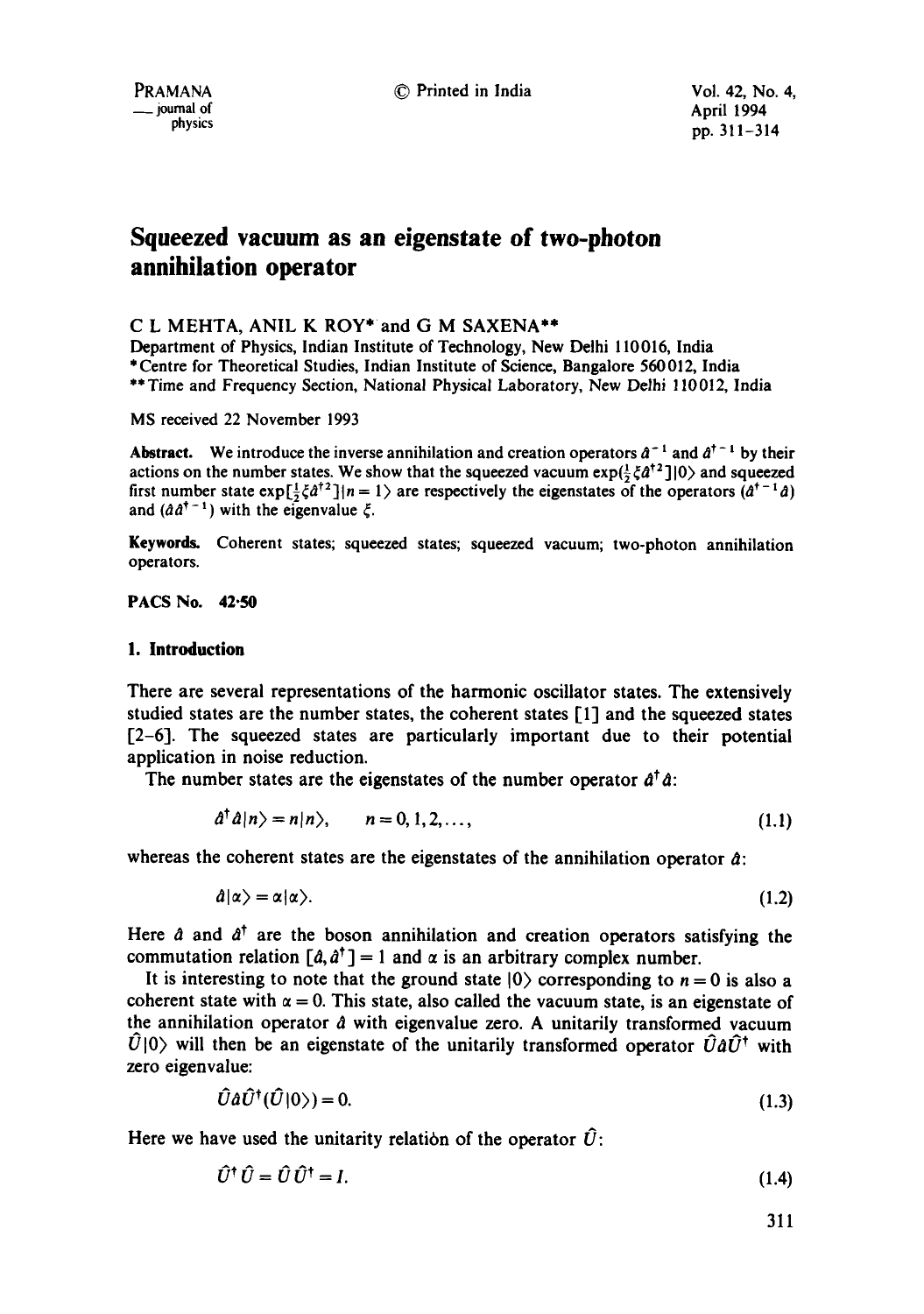### *C L Mehta et al*

If we choose  $\hat{U}$  to be the displacement operator

$$
\hat{D}(\alpha) = \exp(\alpha \hat{a}^{\dagger} - \alpha^* \hat{a}), \qquad (1.5)
$$

we get the coherent state eigenvalue equation

$$
(\hat{a}-\alpha)|\alpha\rangle=0.\tag{1.6}
$$

Similarly, if we choose  $\hat{U}$  to be the squeeze operator

$$
\widehat{S}(\sigma) = \exp\left[\frac{1}{2}(\sigma d^{\dagger 2} - \sigma^* d^2)\right],\tag{1.7}
$$

we obtain

$$
(\hat{a}\cosh r - \hat{a}^\dagger e^{i\phi}\sinh r)(\sigma, 0) = 0, \qquad (1.8)
$$

where we have written  $|\sigma, 0\rangle$  for squeezed vacuum, i.e.,

$$
|\sigma,0\rangle = \tilde{S}(\sigma)|0\rangle \tag{1.9}
$$

and

$$
\sigma = re^{i\phi}.\tag{1.10}
$$

While (1.6) can be expressed as the eigenvalue equation  $\hat{a}|\alpha\rangle = \alpha|\alpha\rangle$ , we note that such a separation is not possible for (1.8), where the operator could be made independent of the parameter  $\sigma$ .

In this paper we aim to obtain a new eigenvalue equation for the squeezed vacuum which does not have the above mentioned limitation. Our motivation is, therefore, to look for an operator independent of  $\sigma$  of which the state  $|\sigma, 0\rangle$  is an eigenstate. In fact, we consider a slight generalization: In place of the usual squeeze operator (1.7) we let the exponential of a general quadratic  $\left[\frac{1}{2}(\sigma d^{\dagger 2} - \sigma^* d^2) + i\beta(d^{\dagger} d + d d^{\dagger})\right]$  act on to the vacuum. By making use of the normal ordered form of this exponential operator, we may express the state

$$
\exp\left[\frac{1}{2}(\sigma\hat{a}^{\dagger 2}-\sigma^*\hat{a}^2)+i\beta(\hat{a}^{\dagger}\hat{a}+\hat{a}\hat{a}^{\dagger})\right]|0\rangle \tag{1.11}
$$

in the form [7]

$$
(1-|\xi|^2)^{1/4} \exp(\tfrac{1}{2}\xi \hat{a}^{\dagger 2})|0\rangle, \tag{1.12}
$$

with

$$
\xi = \frac{\sigma}{(\lambda \coth \lambda - 2i\beta)},\tag{1.13}
$$

where  $\lambda^2 = (|\sigma|^2 - 4\beta^2)$  and  $\beta$  is real.

In §2 we introduce the inverse operators  $d^{-1}$  and  $d^{\dagger^{-1}}$  and discuss some of the commutation relations obeyed by them. In § 3 the desired eigenvalue equation is derived and we show that the state (1.12) is an eigenstate of the operator  $(a^{\dagger})^2$ . Also, we show that the squeezed first number state  $exp(\frac{1}{2}\zeta \hat{a}^{\dagger 2})|n = 1$  is the eigenstate of another operator  $(\hat{a} \hat{a}^{\dagger - 1})$ .

#### **2. Inverse operators**

We introduce inverse of the operators  $\hat{a}$  and  $\hat{a}^{\dagger}$  by their actions on the number states  $|n\rangle$ . These operators  $\hat{a}^{-1}$  and  $\hat{a}^{\dagger}$  are defined as [8]

$$
\hat{a}^{-1}|n\rangle = \frac{1}{(n+1)^{1/2}}|n+1\rangle, \qquad n = 0, 1, 2, ..., \qquad (2.1a)
$$

312 Pramaaa- J. Phys., VoL 42, No. 4, April 1994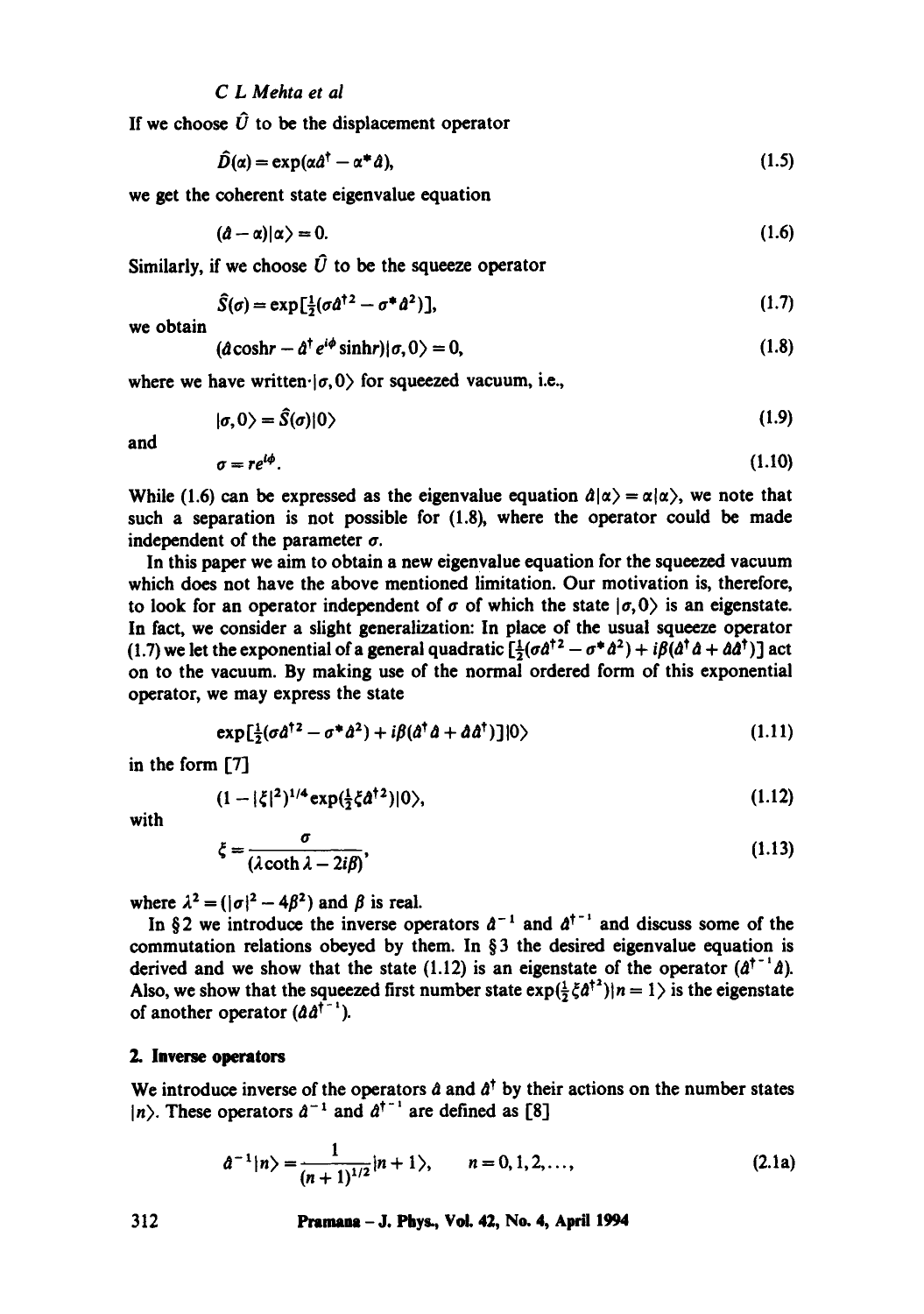*Squeezed vacuum as an eigenstate* 

$$
d^{\dagger^{-1}}|n\rangle = \frac{1}{\sqrt{n}}|n-1\rangle, \qquad n = 1, 2, ..., \qquad (2.1b)
$$

$$
= 0, \qquad \qquad n = 0. \tag{2.1c}
$$

From (2.1) one can see that  $d^{-1}$  behaves as a creation operator, while  $d^{\dagger - 1}$  behaves as an annihilation operator. The matrix elements of these operators are given by the following relations:

$$
\langle m|\hat{a}^{-1}|n\rangle = \frac{1}{(n+1)^{1/2}}\delta_{m,n+1},
$$
\n(2.2a)

$$
\langle m|\hat{a}^{\dagger^{-1}}|n\rangle = \frac{1}{\sqrt{n}}(1-\delta_{n,0})\delta_{m,n-1}.
$$
 (2.2b)

It is readily seen that  $a^{-1}$  is the right inverse of  $a$  and  $a^{+1}$  is the left inverse of  $a^{+}$ , i.e.

$$
\partial \hat{d}^{-1} = \hat{d}^{\dagger - 1} \hat{d}^{\dagger} = I,\tag{2.3}
$$

whereas

$$
\hat{a}^{-1}\hat{a} = \hat{a}^{\dagger}\hat{a}^{\dagger}^{-1} = I - |0\rangle\langle 0|.
$$
 (2.4)

Here  $|0\rangle\langle 0|$  is the projection operator on to the vacuum. We find that these operators satisfy the following commutation relations:

$$
[a, a^{-1}] = [a^{\dagger^{-1}}, a^{\dagger}] = |0\rangle\langle 0|, \qquad (2.5)
$$

$$
[\hat{a}, \hat{a}^{\dagger k}] = k \hat{a}^{\dagger (k-1)}, \tag{2.6}
$$

$$
[a^{\dagger}, a^{\dagger}] = -k a^{(k-1)}, \tag{2.7}
$$

where  $k$  is any positive or negative integer.

#### 3. The eigenvalue equation

As mentioned earlier, the squeezed vacuum [eq. (1.I 1)] may be expressed in the form:

$$
|\xi,0\rangle = (1-|\xi|^2)^{1/4} \exp(\frac{1}{2}\xi \hat{a}^{\dagger 2})|0\rangle. \tag{3.1}
$$

We are, therefore, looking for an operator of which the state (3.1) is an eigenstate. Since the generation of a squeezed vacuum is essentially a two photon process, we consider the two photon annihilation operator ( $d^{\dagger}$   $d$ ). From eq. (2.3) and the relation

$$
[\hat{a}, \exp(\frac{1}{2}\xi \hat{a}^{\dagger 2})] = \xi \hat{a}^{\dagger} \exp(\frac{1}{2}\xi \hat{a}^{\dagger 2}), \tag{3.2}
$$

we find that

$$
[a^{\dagger^{-1}}a,\exp(\frac{1}{2}\xi a^{\dagger^2})]=\xi \exp(\frac{1}{2}\xi a^{\dagger^2})+ [a^{\dagger^{-1}},\exp(\frac{1}{2}\xi a^{\dagger^2})]a.
$$
 (3.3)

If we let (3.3) act on the vacuum, we obtain

$$
[a^{\dagger^{-1}}a,\exp(\frac{1}{2}\zeta a^{\dagger^2})](0)=\zeta \exp(\frac{1}{2}\zeta a^{\dagger^2})|0\rangle. \tag{3.4}
$$

Equation (3.4) is of interest since it can be expressed in the form

$$
\hat{a}^{\dagger^{-1}}\hat{a}[\exp(\frac{1}{2}\xi\hat{a}^{\dagger^{2}})|0\rangle] = \xi[\exp(\frac{1}{2}\xi\hat{a}^{\dagger^{2}})|0\rangle],
$$
\n(3.5)

**Pmrasms - J. Pity&, VeIL 42, No. 4, April 1994**  313